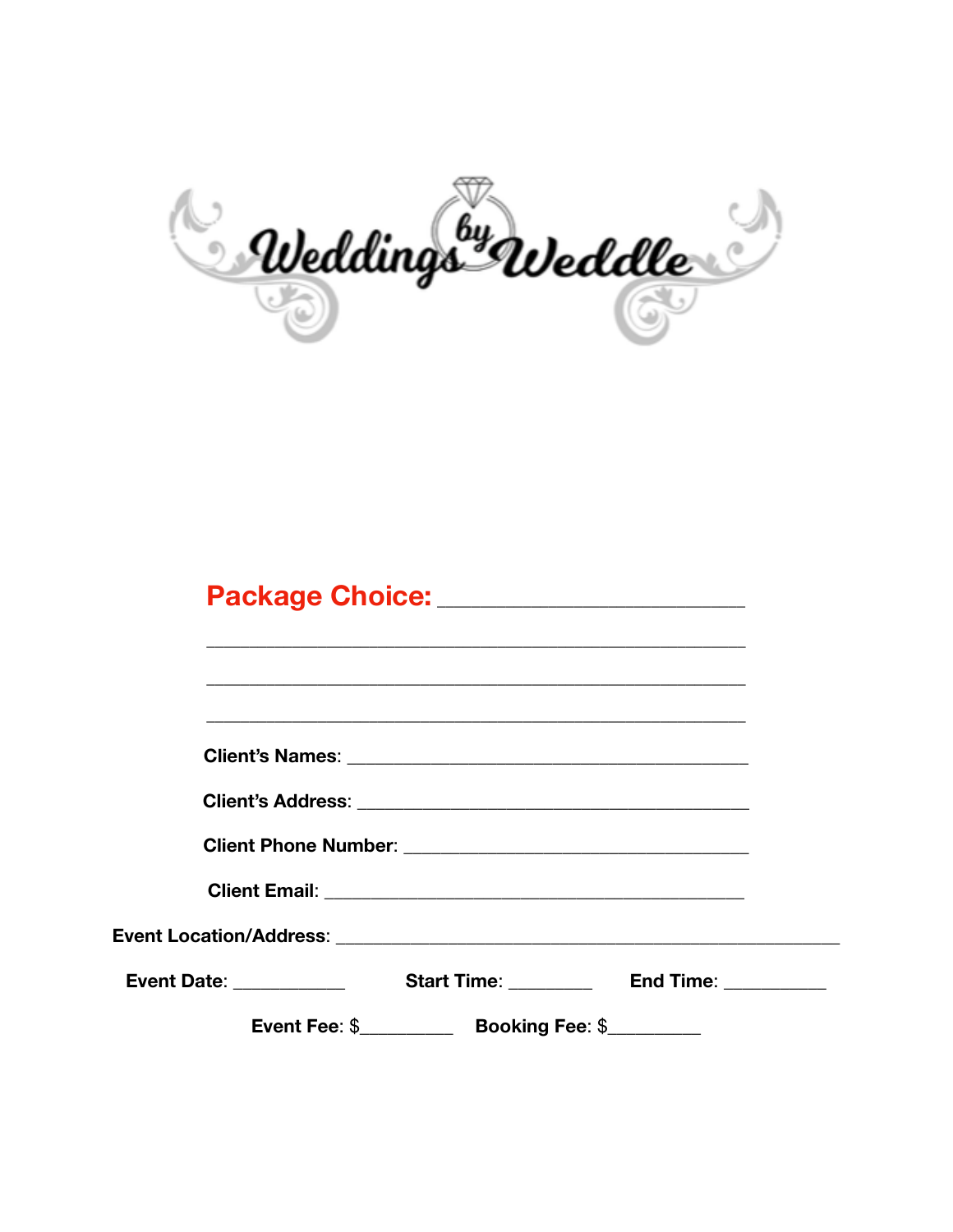- 1. There will be a  $\blacksquare$  Non-Refundable BOOKING FEE. If the client chooses to reschedule the engagement, the client can reschedule to a time that works best for both the client and Weddings by Weddle. If the client has paid a BOOKING FEE and does not show up or give timely 24-hour notice, the client will forfeit their BOOKING FEE and will not be allowed to reschedule.
- 2. Events cancelled due to Acts of God and events cancelled due any external factor are not the fault of the client nor Weddings by Weddle, and cannot be refunded. Weddings by Weddle will make every effort to reschedule cancelled event to a time that best fits both parties.
- 3. If Weddings by Weddle is paid in full upon the date deemed by this contract below, the BOOKING FEE will apply as a balance towards the total fee for the services rendered. If, however, it is not paid by the dates deemed below, the BOOKING FEE will NOT apply towards the total fee.
- 4. Client understands that if payment is made in full upon contract signing, they will receive 10% OFF of their package total, if no other discounts are applied beforehand or it is specified by Weddings by Weddle that discounts are not available.
- 5. Deposits (or Retainers) are non-refundable. Any amount put down upon booking is considered a deposit and will not be refunded in the case of a cancelled wedding or event.
- 6. The client shall assist and cooperate with Weddings by Weddle in obtaining the desired photographs and/or video, including but not limited to specifying persons and/or scenes to be photographed/recorded; taking time to post for photographs/video at Weddings by Weddle's direction; providing a person to guide Weddings by Weddle to desired persons and/or scenes; pre-shoot consultations if requested by Weddings by Weddle, etc. Weddings by Weddle shall not be responsible for photographs/video not taken because of the client's failure to provide reasonable assistance, or cooperation from client as well as event guests.
- 7. Clients, wedding personnel, third-party photographers/videographers, and guests will be greeted and treated with a positive attitude and kindness from Weddings by Weddle, and the same treatment is expected in return. Outright rudeness, hatefulness, or direct insults to Weddings by Weddle for any reason may affect Weddings by Weddle's ability to perform in a professional environment and provide quality photos/videos. If Weddings by Weddle feels harassed or threatened by this behavior, Weddings by Weddle has a right to leave the event and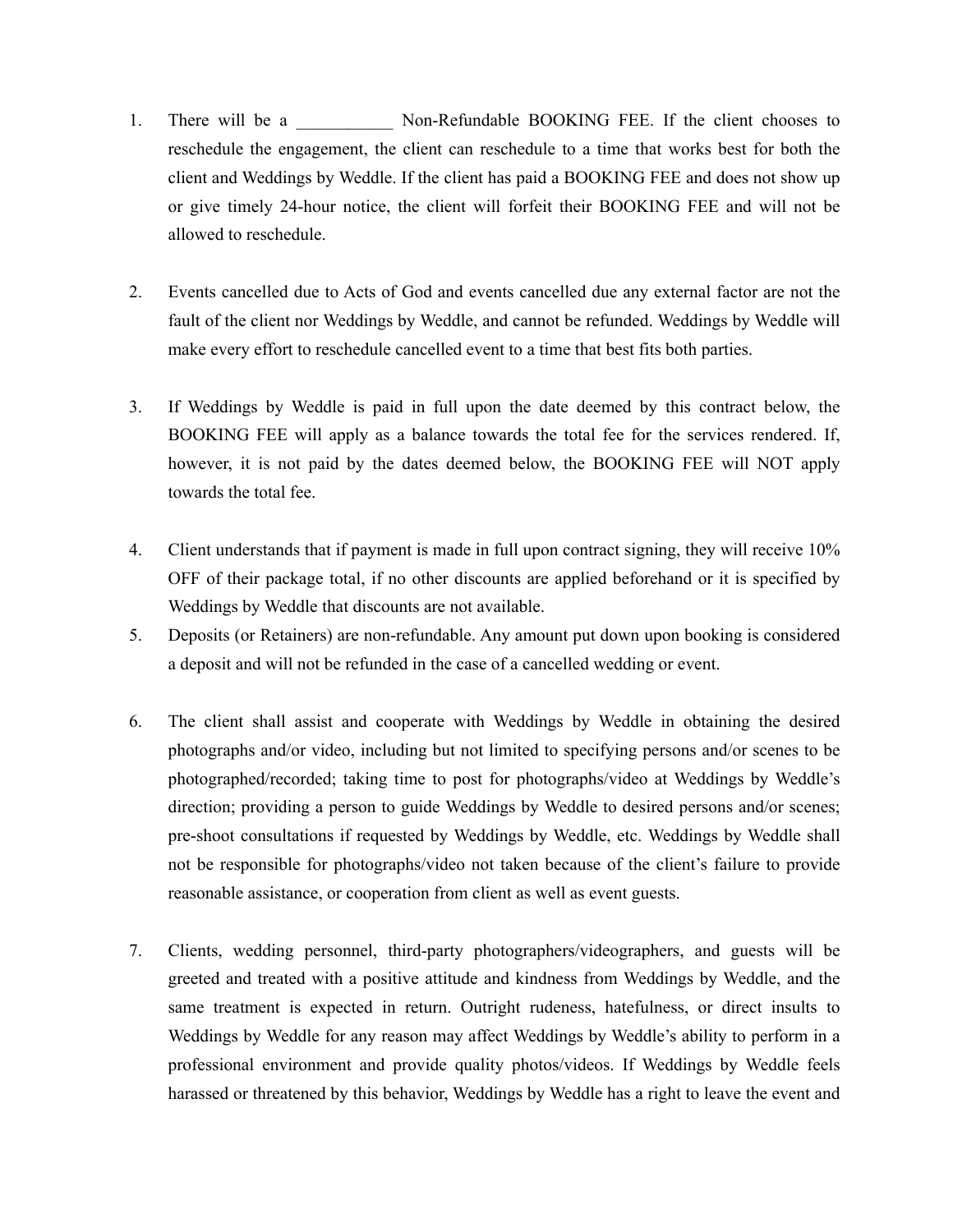the photos/videos will not be completed. The client will also forfeit their event fees.

- 8. Client agrees not to put Weddings by Weddle and any accompanying person's health and safety in jeopardy, for any reason, or put them in a situation that may risk their safety.
- 9. Weddings by Weddle requires short breaks between events and during downtime in order to refresh as well as perform camera maintenance, change batteries, etc.
- 10. During the reception, Weddings by Weddle will eat directly after the wedding party. This ensures that by the time dinner is finished, Weddings by Weddle is ready to begin performing duties again without missing any event. Weddings by Weddle is also granted the same food as the wedding party and guests.
- 11. Lists of photos/videos to be taken are always accepted, and will be followed as much as possible, although Weddings by Weddle strives on being able to take photos/videos 'in the moment' and may be distracted by a list. Factors such as time, guest cooperation, schedule errors, lighting conditions, and other situations may prevent the list of photos/videos from being completed.
- 12. The client agrees not to crop out any watermark or logo that is present on an image or video. Full-quality photos/videos sent to the client will not contain any watermarks or logos.
- 13. Furthermore, the client gives permission to Weddings by Weddle to use all photos/videos taken during the designated event in any marketing on Facebook, YouTube, or any other social media website as Weddings by Weddle sees fit, so long as it does not portray the client in a negative or vulgar manner.
- 14. An employee of Weddings by Weddle will arrive at the designated time to perform the duties that have been contracted.
- 15. In the event that Weddings by Weddle does not show up to perform their duties as deemed by this contract, or they do not provide the photographs/video to the client, Weddings by Weddle shall reimburse the client in full all of the money that has been paid toward the package within 45 days. If Weddings by Weddle attempts to reimburse the client, the client agrees to take no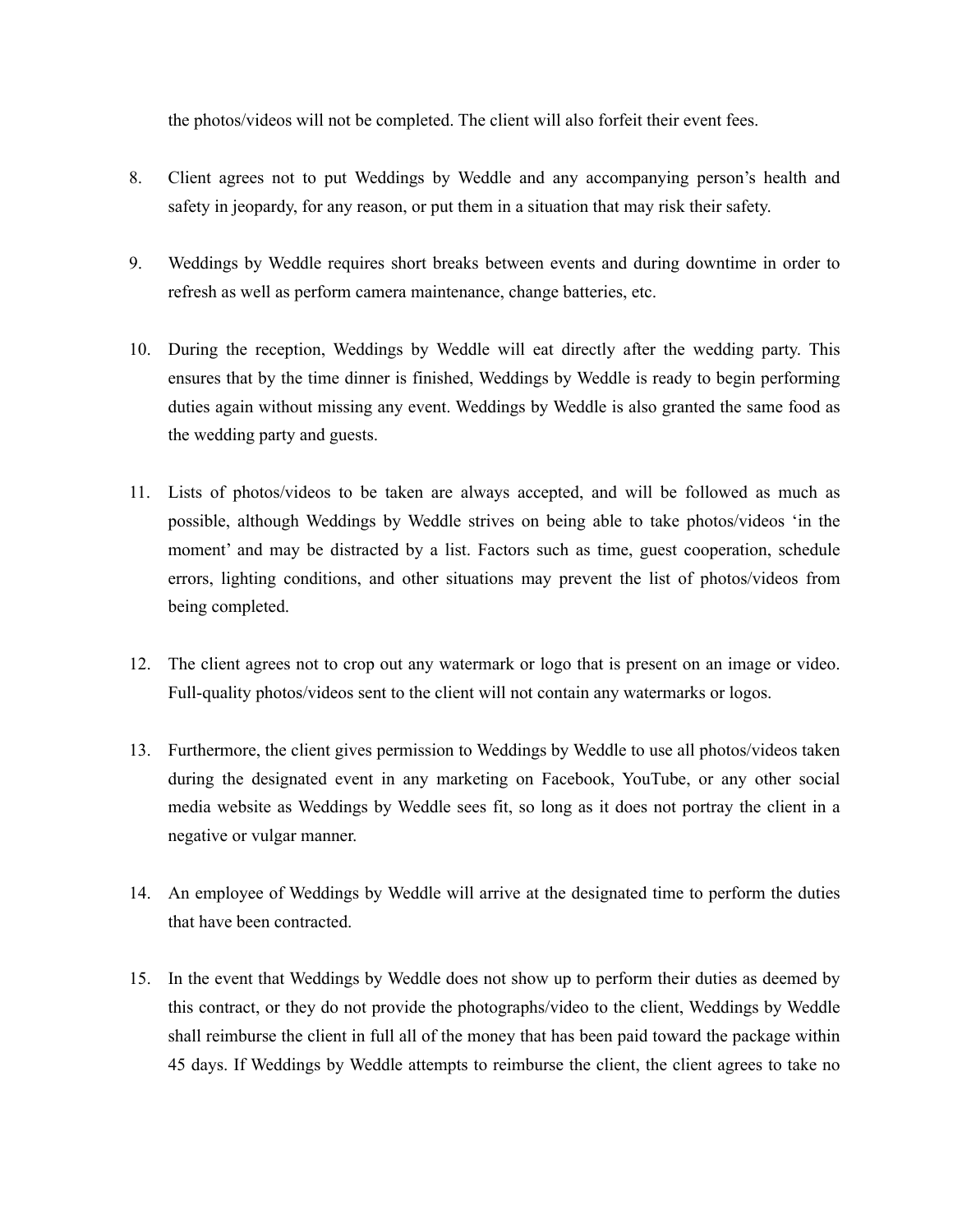further legal action, nor slander Weddings by Weddle in any forum.

- 16. In the event Weddings by Weddle does not show up due to severe illness, death in the family, incorrect addresses/directions, car breaking down, or any other event that would prevent services being performed, Weddings by Weddle shall not be held responsible and will not be held liable but will however be responsible for making sure the client is able to have another vendor at their wedding willing to do the same level of work for the agreed upon amount. If no alternative vendor is available, Weddings by Weddle is responsible for refunding the full amount paid to the client within 45 days. The client agrees to take no further legal action, nor slander Weddings by Weddle in any forum.
- 17. In the event ANY equipment belonging to Weddings by Weddle is damaged, broken, or stolen due to cause of an individual associated with the event (i.e. drunkenness, roughhousing, kids knocking equipment over, etc.) the client will be held responsible for the replacement of the damaged equipment.
- 18. The client understands that low lighting, poor lighting, sudden changes in lighting, changes in weather and/or sunlight may result in poor image/video quality. Weddings by Weddle can adjust settings to a certain degree and will make every effort to do so, but cannot be held responsible for lighting changes outside of Weddings by Weddle's control. Please consult with Weddings by Weddle beforehand so that we may be able to setup accordingly.
- 19. Client agrees that packages are 'up to' the amount of time listed. (I.e. Ultimate package Up to 8 Hours of service) What this means is that Weddings by Weddle will be present for up to the amount of time client purchased, and will capture the events that happen during those hours. Weddings by Weddle asks that once events are completed, guest dancing begins and the DJ lowers the lights, or it becomes too dark to take photos/videos, the client will release Weddings by Weddle from their duties. Unless agreed upon by the client and Weddings by Weddle, Weddings by Weddle will never leave an event before the package time has expired, or they are released by client.
- 20. Gratuity is a pleasant surprise, but not expected. As always, if you feel Weddings by Weddle provided excellent service, you are more than welcome to tip.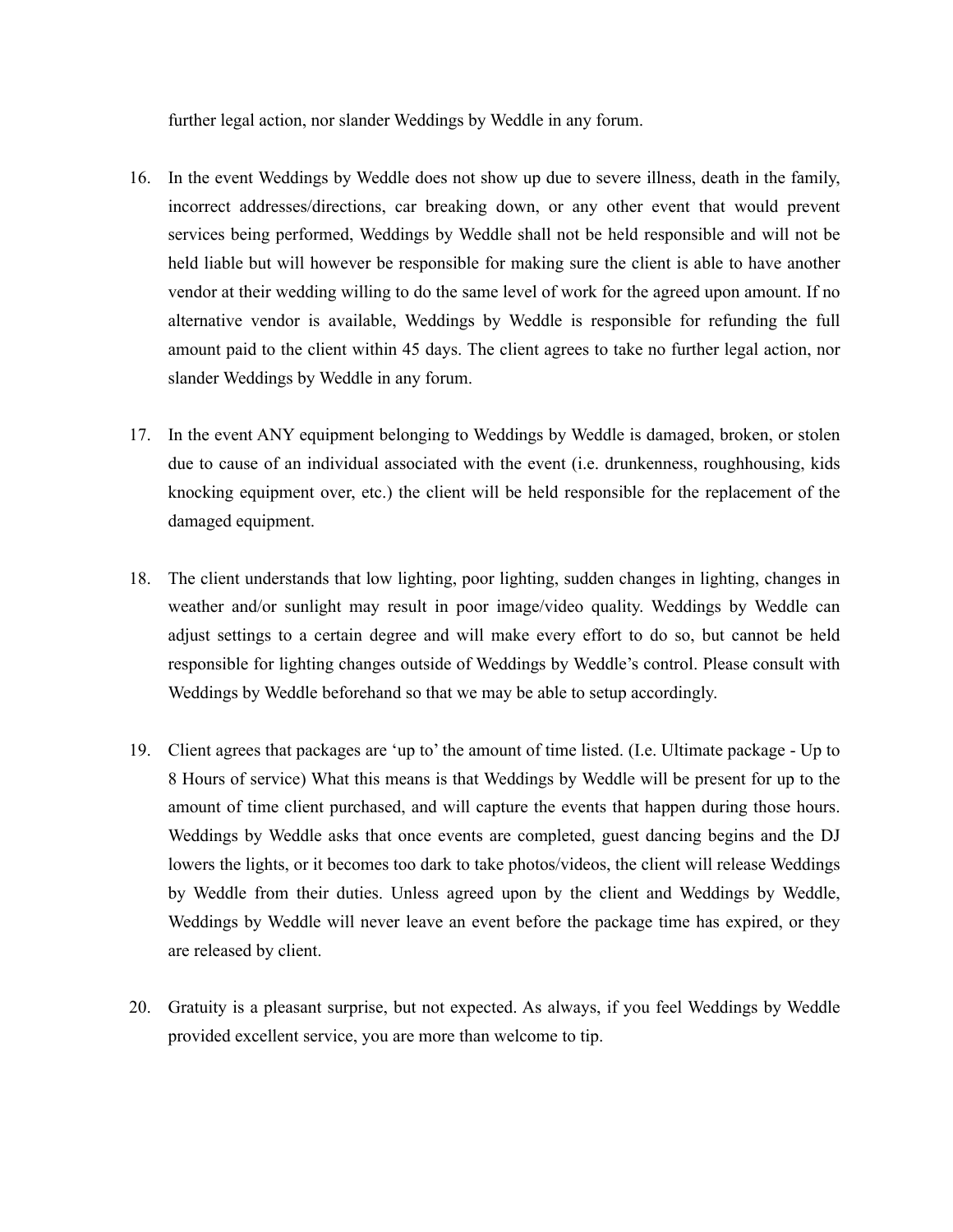- 21. All photos/videos will be sent via Dropbox to the client within 8 weeks. During the busy season of the summer, it can take up to 10 weeks. During slower seasons such as winter, it may be less than a month, depending.
- 22. USB flash drives containing all the photos/videos can be sent by mail for an extra fee.
- 23. Photos/videos must be saved from Dropbox to a computer or flash drive with the understanding that all photos/videos will be deleted from Dropbox after 90 days from the date that they were initially delivered to the client. If the photos/videos are not saved by the client after this time, Weddings by Weddle cannot be held responsible in any way for missing photos/ videos.
- 24. Weddings by Weddle will retain all EDITED material for 1 year past the event date. After which photos/videos may be deleted and unrecoverable. Weddings by Weddle cannot be held responsible for missing edited photos/videos after this time.
- 25. Client understands that 'Well-Wishes' videos are completely dependent on guest, family, and wedding party cooperation, as well as time allotted to film said 'Well-Wishes.' If participants do not cooperate in any way, Weddings by Weddle will not force them and will move on to the next participant or event. Weddings by Weddle, in some instances, may ask the DJ to announce the Well-Wishes are being filmed in order to alert guests.
- 26. Weddings by Weddle would request that an announcement be made at the beginning of the ceremony that the wedding be an "UNPLUGGED" wedding as well as advising family members during group and individual photos/videos to not be taking pictures, using flash, stepping into the aisle, or blocking Weddings by Weddle as we try to capture moments. Weddings by Weddle may be unable to capture certain shots due to individuals associated with the wedding if they are not advised.
- 27. The client has paid a \_\_\_\_\_\_\_\_\_\_\_\_ BOOKING FEE with the understanding that it will apply towards the full balance or \_\_\_\_\_\_\_\_\_\_\_\_\_ as long as the client has paid the balance in full by the date corresponding to 2 weeks (14 days) prior to the wedding.